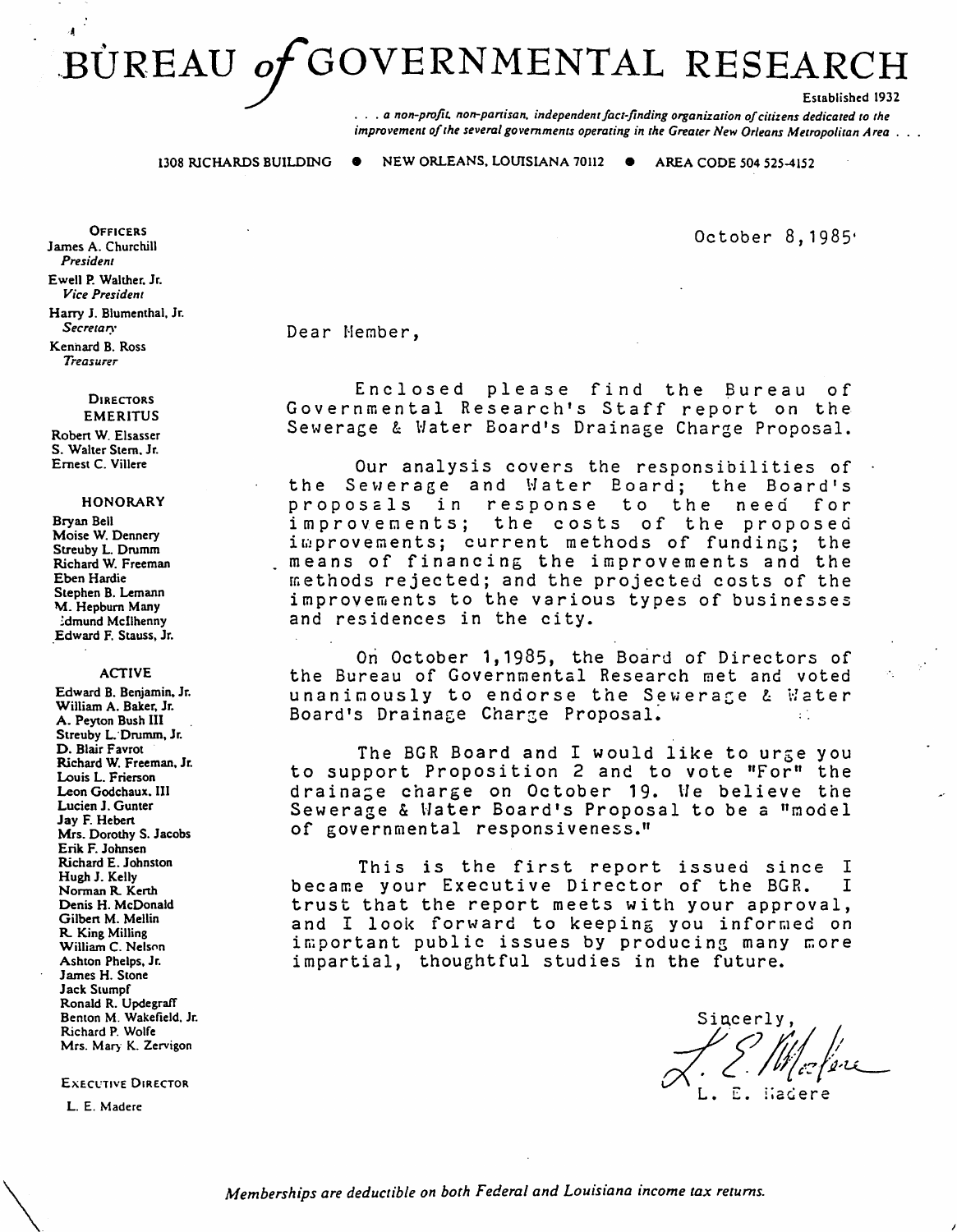## SEWERAGE AND WATER BOARD DRAINAGE SERVICE CHARGE PROPOSAL

In New Orleans, where land is hot really land, but drained marsh land protected by levees, the prospects of water up to the rooftops is not just a probability, but a certainty without an adequate drainage system. New Orleans is like a shallow saucer, surrounded by the ridges of the river and Lake Pontchartrain.

Since much of the city is below sea level, the task of removing an average annual rainfall of 58 inches (90.5 bil1ion gallons of water) is no mean feat. This incredible amount of water must be collected from 57,545 acres, lifted up, and pumped out into Lake Pontchartrain and other nearby waterways. But, the city's drainage system has been so successful in the past that the Dutch copied it to drain the Zuider Zee.

New Orleans' drainage system is an engineering marvel, consisting of a network of 1500 miles of subsurface drain pipes, 250 miles of open and covered canals, and 21 pumping stations with a total capacity of 24.2 billion gallons per day.

But is that enough? The all too vivid memory of recent flooding in New Orleans would indicate not.

On October 19, voters in New Orleans will be asked to approve a drainage service charge (Proposition #2) that the Sewerage and Water Board has declared will be devoted to \$429 million worth of capital improvements to the drainage system. For some, the case of the proposed drainage service charge may be· a case of closing the flood gates several years too late. For others, a decision not to go to the polls on October 19 will be a case of not repairing the roof while it's not raining.

One's view of the proposition may depend on where one was on May 3, 1978; April 13, 1980; or April 7, 1983. "Will I get home?" "Are the buses still running?" "What about the streetcar?" "How high is the water now?" "Where will I park my car?" "Can he get to the hospital?" One's view could further depend on one's circumstances one, two, three years later--a house unsold, a fear of "the elements" unresolved, a confidence in one's local government shaken.

#### WHO'S RESPONSIBLE?

Who is responsible for draining the rainfall from the saucer that is New Orleans? The Sewerage and Water Board of New Orleans was created in 1899 by Act 6 of the Louisiana Legislature as a special board, independent of the city government, to construct, maintain, and operate a water treatment and distribution<br>system and a public sanitary sewerage system for the city. In sy stem and a public sanitary sewerage system for the city. 1903, the Legislature gave the Board control of and responsibility for the city's drainage system.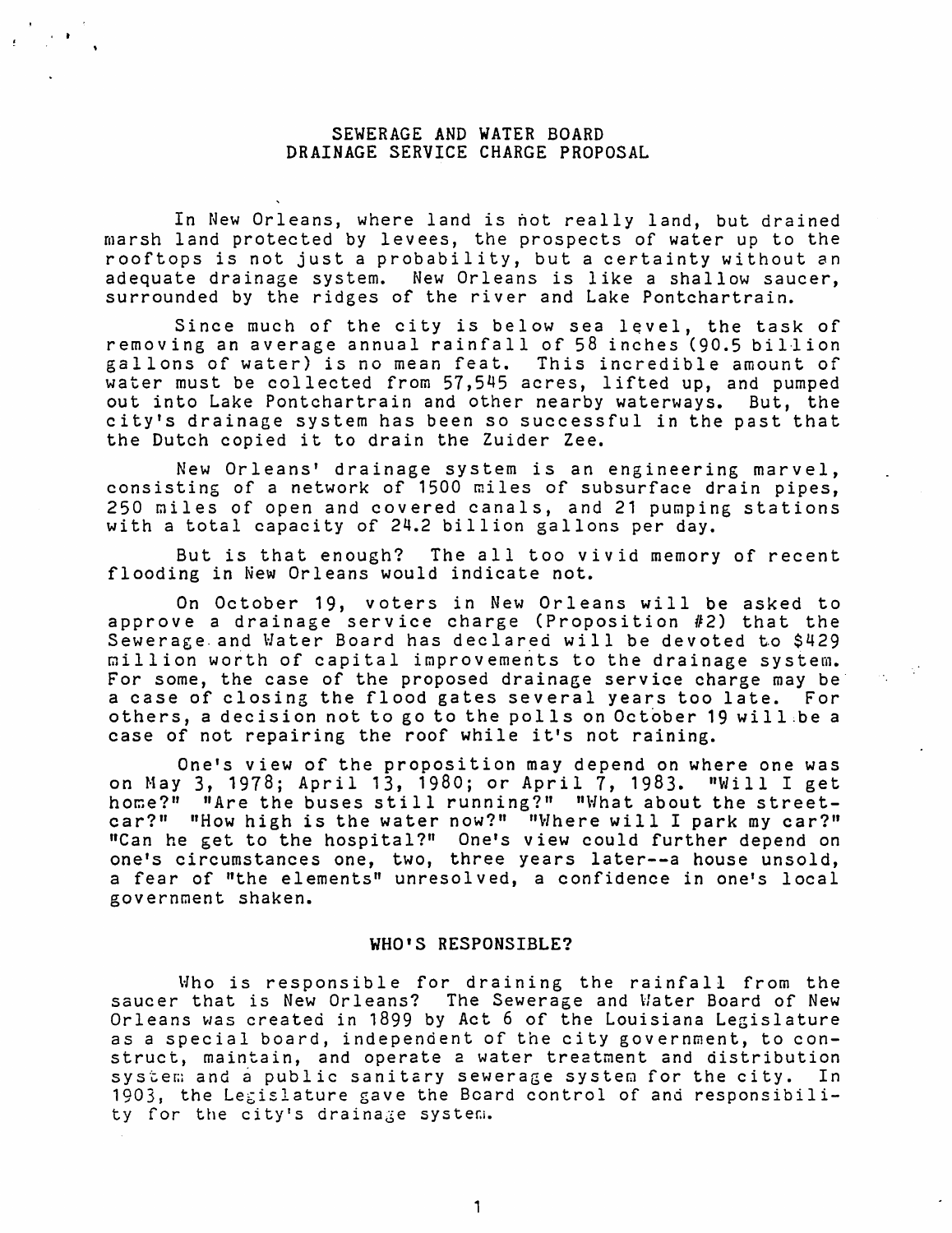The Board has independent control of its activities and finances. Subject to the approval of the City Council and the Board of Liquidation ,it has control of bond issues and certain rate increases. And subject to the approval of the City Council, it has control of capital improvements over \$50 million.

The Board is composed of thirteen members, including the Hayor; the two Councilmen-at-Large; one district Councilman selected by the City Council; two members of the Board of Liquidation, appointed by the Mayor on recommendation of the Board of Liquidation; and seven citizens appointed for nine-year terms, by the Mayor, with the advice and consent of the City Council. Current citizen members are serving twelve-year terms. But the law was changed in 1984, and future appointees will serve nineyear terms. One citizen member is appointed from each councilmanic district, and two citizen members are appointed at large. All members serve without pay.

#### WHAT IS PROPOSED?

On October 19, New Orleanians will vote on a Sewerage and Water Board proposal for a drainage charge to fund \$429 million worth of improvements to the drainage system. Proposition #2 would allow the proceeds to be used for the operation and maintenance of the drainage system as well as for capital improvements, but the Board on August 5, 1985 adopted Resolution R-131-85 restricting all revenues derived from the charge to capital improvement construction projects. The Board adopted this policy after receiving comments at public hearings and in meetings with civic and business associations. Proposition #2 also authorizes use of the charge to fund drainage service revenue bonds.

The \$429 million worth of improvements are designed to nearly double the capacity of the drainage system.

The drainage service charge represents a careful attempt by the Board, with the aid of its consultants, Black & Veatch, *to*  devise a funding method that would charge properties for drainage improvements on the basis of the burden those properties place on the drainage system.

Authority to levy the charge, subject to voter approval, was granted by Act 696 of the 1983 Regular Session of the Legislature.

## IMPROVEMENTS NEEDED

The recommended improvements are based on the Master Plan for Orleans Parish Drainage Improvements developed by the consulting firm of Daniel, Mann, Johnson, and Mendenhall (DMJM). The plan, commissioned by the Sewerage and Water Board in 1983, is the first to include areas on the West Bank and east of the Industrial Canal. It does not, however, include drainage plans for the area east of Paris Road, for the Almonaster area, the area bounded by Bayou Bienvenue and the Mississippi River Gulf Outlet, and Lower Algiers because no master plan has been deve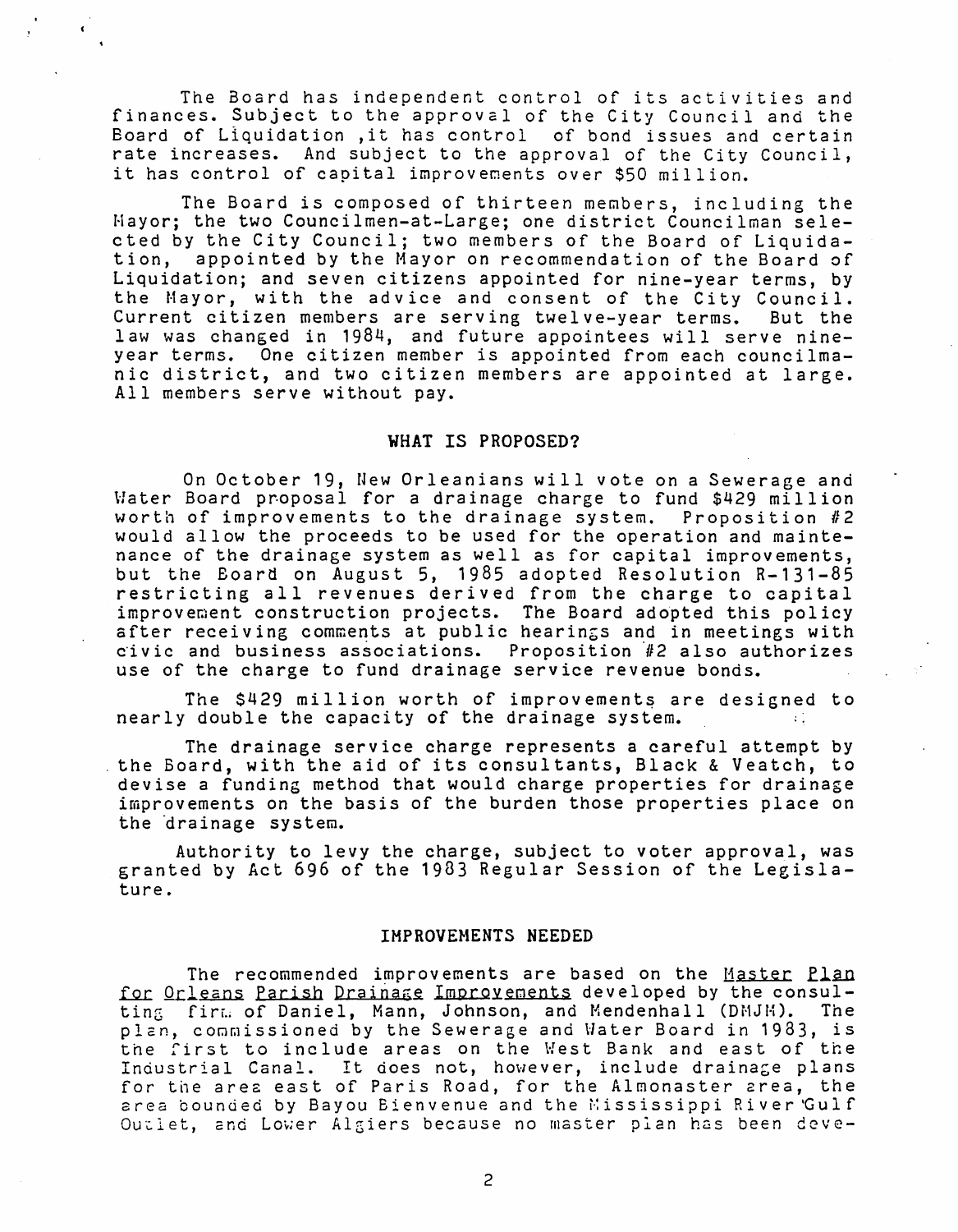loped for these four largely undeveloped areas.

The DMJM study first analyzed the existing drainage system and adapted en Environmental Protection Agency computer simulation model to be used in the identification of flooding problems and the elaboration and selection of improvements. With the model, flooding problems and drainage system deficiencies under a variety of conditions can be identified. Volume I of the Master Plan describes the existing drainage system and the development of the computer model.

For planning purposes, fourteen sub-drainage areas were identified that correspond, in general, to the areas drained by the major pumping stations. Computer simulations were conducted for three "planning storms":

No. 1--one inch of rain per hour for the first hour and one-half inch per hour for the four successive hours (the original 1896 design capacity of the drainage system);

No. 2--one inch per hour for five successive hours (the basis used by the Sewerage and Water Board for the design of improvements since the major floods of  $1978$ );

 $\text{No. } 3 \rightarrow$ -five inches in five hours but with the intensity that would produce the maximum possible runoff rate. The DMJM Master Plan states that the maximum runoff rate for this synthesized storm exceeds that for the maximum storm of record, that of April 7, 1983. Thus ". . . improvements based on such a synthetic storm would produce a drainage system of sufficient capacity to accommodate the runoff from any storm that the City has experienced in the past  $93\frac{1}{2}$  years" (Vol. II, p. 14).

Alternative sets of improvements to accommodate the runoff from each of the planning storms were developed and construction costs estimated for each alternative improvement project. These alternatives are described in Volume II of the Haster Plan. A summary of the estimated costs of proposed improvements at each storm level is shown in Table 1.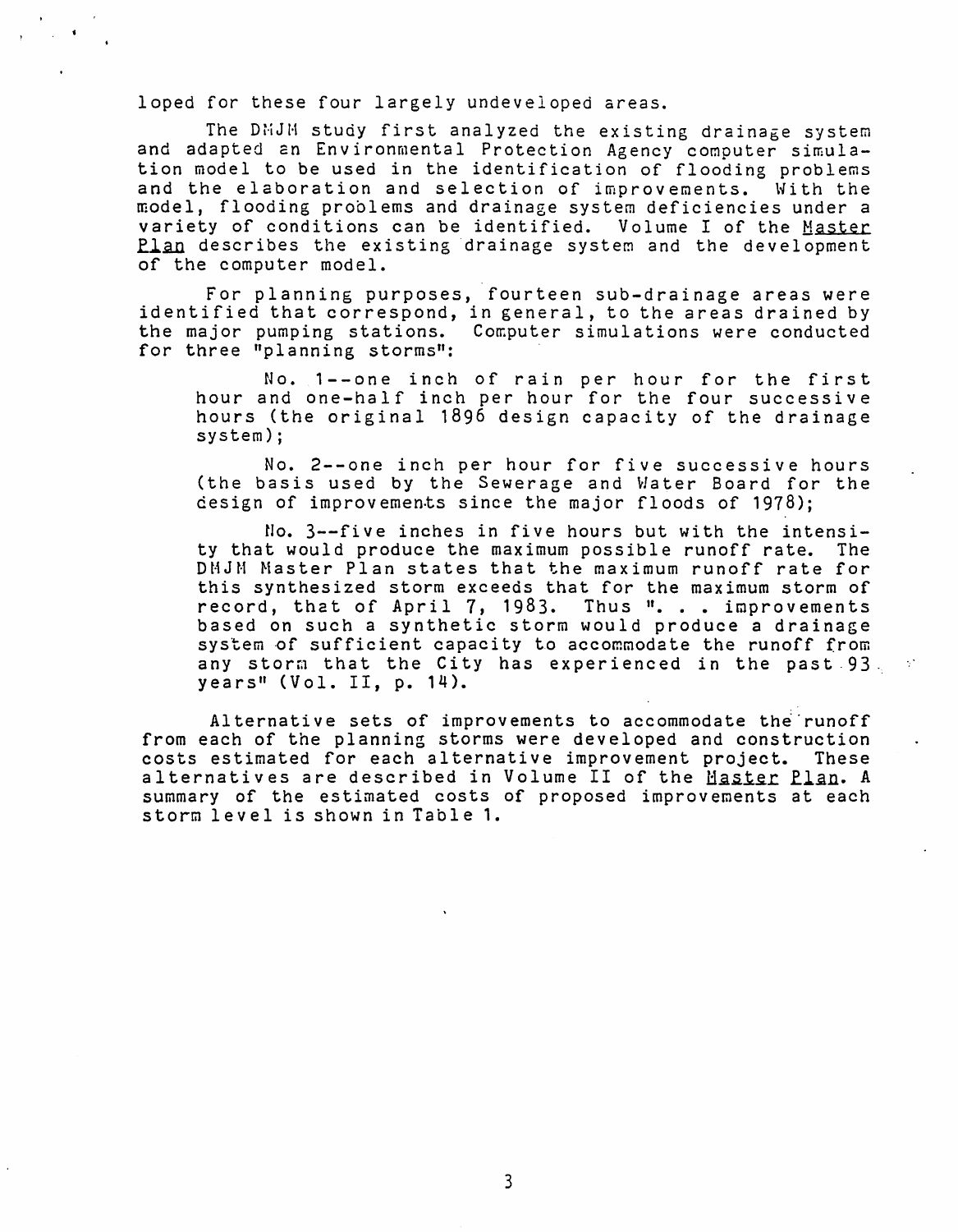#### Table 1.

SEWERAGE AND WATER BOARD OF NEW ORLEANS MASTER PLAN FOR ORLEANS PARISH DRAINAGE IMPROVEMENTS SUMMARY OF ESTIMATED COSTS OF PROPOSED IMPROVEMENTS

| Sub-areas        | Planning     | Planning                                                   | Planning                                 |
|------------------|--------------|------------------------------------------------------------|------------------------------------------|
|                  | Storm No. 1  | Storm No. 2                                                | Storm No. 3                              |
| A/B/F            | \$4 Million  | \$125-150 Million                                          | \$323 Million                            |
| C/D              |              | $$36 - 47$                                                 | \$250                                    |
| E                |              | \$19                                                       | \$170                                    |
| G<br>H<br>Μ<br>N | \$14         | $$37 - 39$<br>$$25-41$<br>$$23 - 26$<br>$$6 - 112$<br>\$28 | \$175<br>\$210<br>\$100<br>\$125<br>\$75 |
| Total            | \$18 Million | \$460-623 Million                                          | \$1,618 Million                          |

Source: Sewerage and Water Board of New Orleans, <u>Master Plan for</u><br>Orleans Parish Drainage Improvements, Vol. II, Table 27, page 121.

The Sewerage and Water Board selected Planning Storm No. 2 as the basis of the proposed improvement projects embodied in the Master Plan. The improvements proposed in the Haster Plan should then provide protection.against one inch of rainfall per hour for five successive hours.

The proposed improvements, estimated to cost \$429 million, are described in Volume III of the Master Plan. The Master Plan schedules improvements as soon as possible for the Broadmoor neighborhood, "which the computer model simulations and the testimony from the public participation meetings indicate to be the most flood prone area." (Vol. III, p. 5)

. Top-priority improvements parishwide recommended for earliest implementation are listed in Table 2. These are the projects recommended for Phase I implementation and by no means represent the total improvements to be funded by the proposed charge.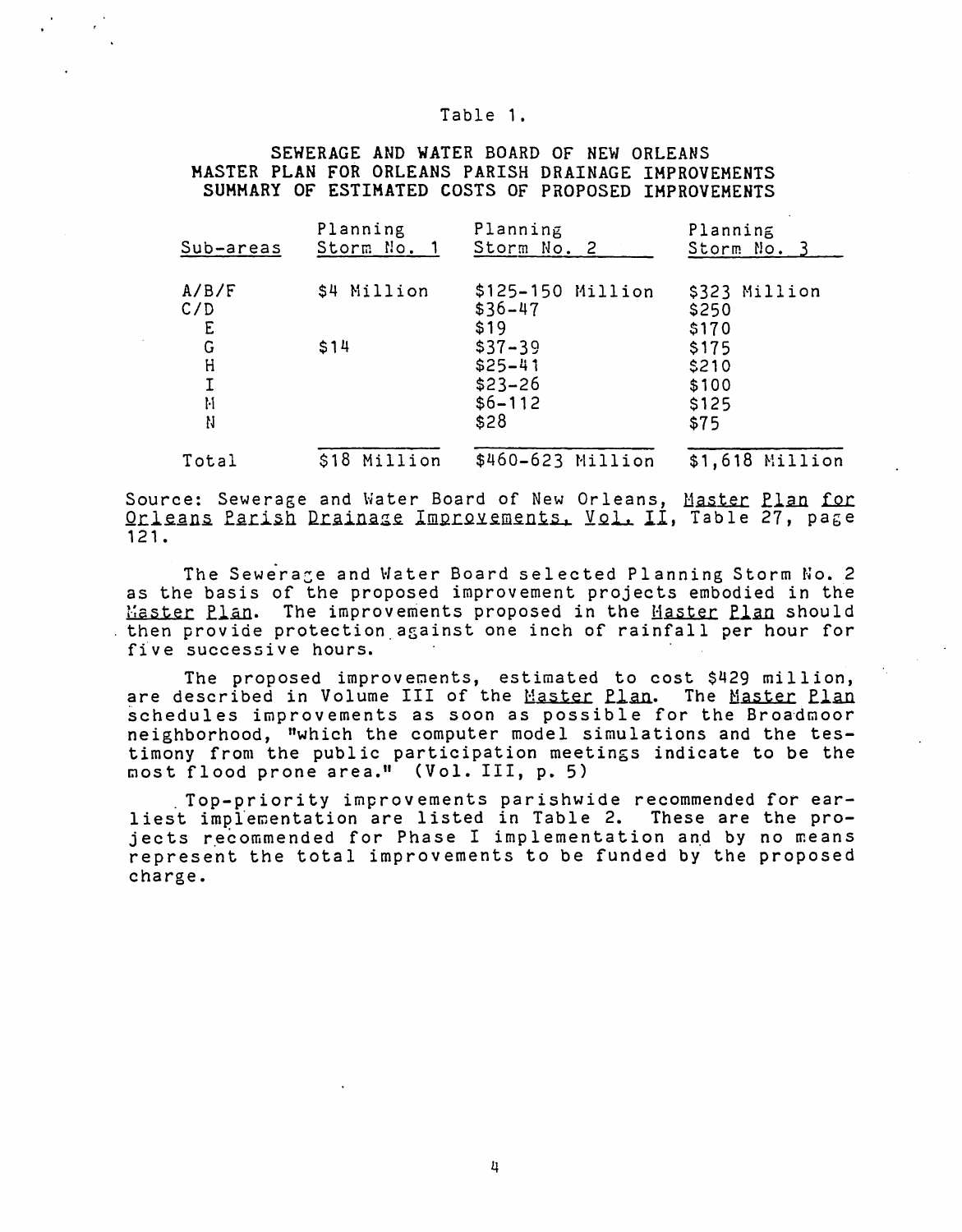#### Table 2.

## SEWERAGE AND WATER BOARD OF NEW ORLEANS MASTER PLAN FOR DRAINAGE IMPROVEMENTS

## TOP-PRIORITY IMPROVEMENTS PARISHWIDE RECOMMENDED FOR PHASE I IMPLEMENTATION

Additional capacity for Broad Street Drainage Pumping Station  $(D.P.S.)$ 

Larger capacity and deeper Broad Canal from Lopez to D.P.S. No. 1

Additional capacity for Prentiss Avenue Drainage Pumping<br>Station (D.P.S. No. 4)  $(D.P.S. No. 4)$ 

Deeper Prentiss Canal from Paris to D.P.S. No. 4

Additional capacity for D.P.S. No. 12 (Pontchartrain at Robert E. Lee)

Larger capacity and deeper Fleur de Lis Canal from Tenth to D.P.S. No. 12

Larger capacity and deeper Prentiss Canal from Peoples Ave.to D.P.S. No. 12

Larger capacity and deeper St. Anthony Canal from New York to Pelopidas

Larger capacity and deeper Jourdan Canal from St. Claude to Florida

Larger capacity and deeper Claiborne Canal from Flood to Jourdan ·

Larger capacity Peoples Canal from D.P.S. No. D to Florida

Larger capacity Dwyer Pumping Station

Lakefront Airport Drainage Diversion (away from levee and directly into Lake Pontchartrain)

Larger capacity Donner Canal from D.P.S. No. 13 to Algiers<br>. Outfall

SOURCE: Sewerage and Water Board of New Orleans. Master Plan for Orleans Parish Drainage Improvements. Volume III. Table 1-7, pages 7, 11, 15, 19, 23, 27, and 32 respectively.

As already indicated, no improvements are proposed at present for the area east of Paris Road, the Almonaster area, the area bounded by Bayou Bienvenue and the Mississippi River Gulf Outlet, and Lower Algiers, because of their undeveloped state. Although major residential, commercial, and industrial developments are anticipated for these areas, no master plan or schedule is yet available on which analysis of drainage needs could be based.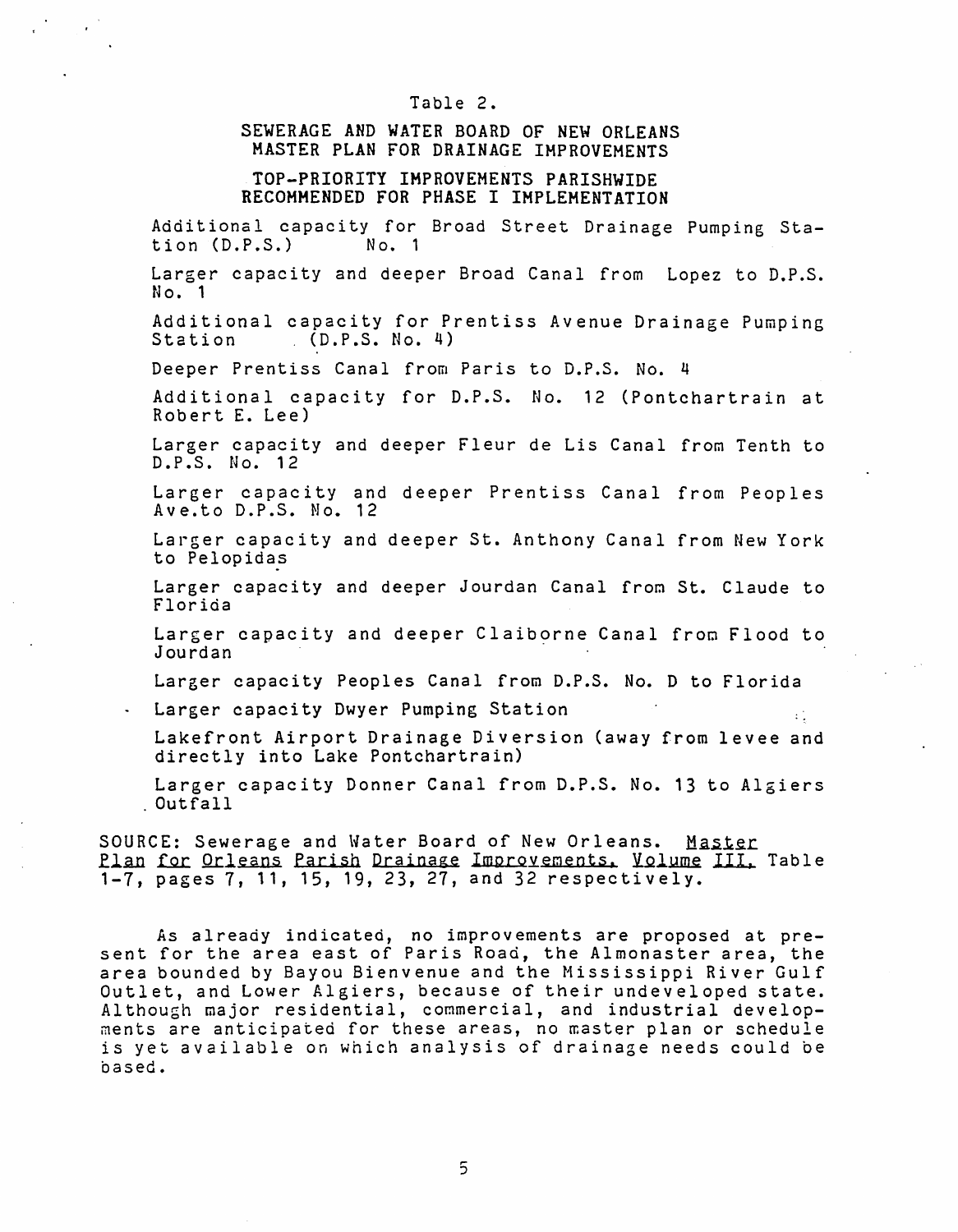## ADDITIONAL REVENUES NEEDED

## Present Funding

Present funding for the Drainage Department of the Sewerage and Water Board comes primarily from property taxes. The Board receives property taxes for drainage purposes from four separate levies, shown in Table 3, totaling 24.86 mills.

## Table 3.

## SEWERAGE AND WATER BOARD OF NEW ORLEANS PROPERTY TAX LEVIES FOR DRAINAGE PURPOSES AND ESTIMATED REVENUES 1985

| Initial authorization and date | Current Millage<br>Reflecting Millage<br>Rollup | Revenues<br>Estimated<br>for $1985$ |
|--------------------------------|-------------------------------------------------|-------------------------------------|
| Two mills (1942)--capital      | 3.94                                            | \$4,371,000                         |
| Three mills (1967)             | 5.92                                            | \$6,512,000                         |
| Six mills (1978)               | 6.0                                             | \$6,593,000                         |
| Nine mills (1982)              | 9.0                                             | \$9,692,000                         |

SOURCE: Sewerage and Water Board of New Orleans, Memorandum from. Director of Planning to Drainage Service Charge File, September 10, 1985 and Proposed  $1985-89$  Capital Budget, page 10.

a.

The two-mill ad valorem tax authorized in 1942 can only\_ be used for capital improvements, not operating expenses. It could be used for water or sewerage system capital needs but has histo-<br>rically been devoted by the Board to drainage purposes. The rically been devoted by the Board to drainage purposes. other millages are dedicated by law to funding operation and maintenance needs first, before any of the monies generated are used for capital improvements.

Approximately \$24 million in revenues are anticipated for 1985 that can be used for either operating or capital expenses (see Tabie 4). About \$14 million is budgeted for operation and maintenance and about \$9 million for existing debt service, leaving somewhat less than \$1 million available for capital improvements. Actual spending for operations and maintenance is currently estimated at closer to \$11 million for 1985, because of less rainfall than budgeted for, resulting in lower overtime costs, lower fuel costs, and lower materials and supplies costs, according to the Office of the Executive Secretary.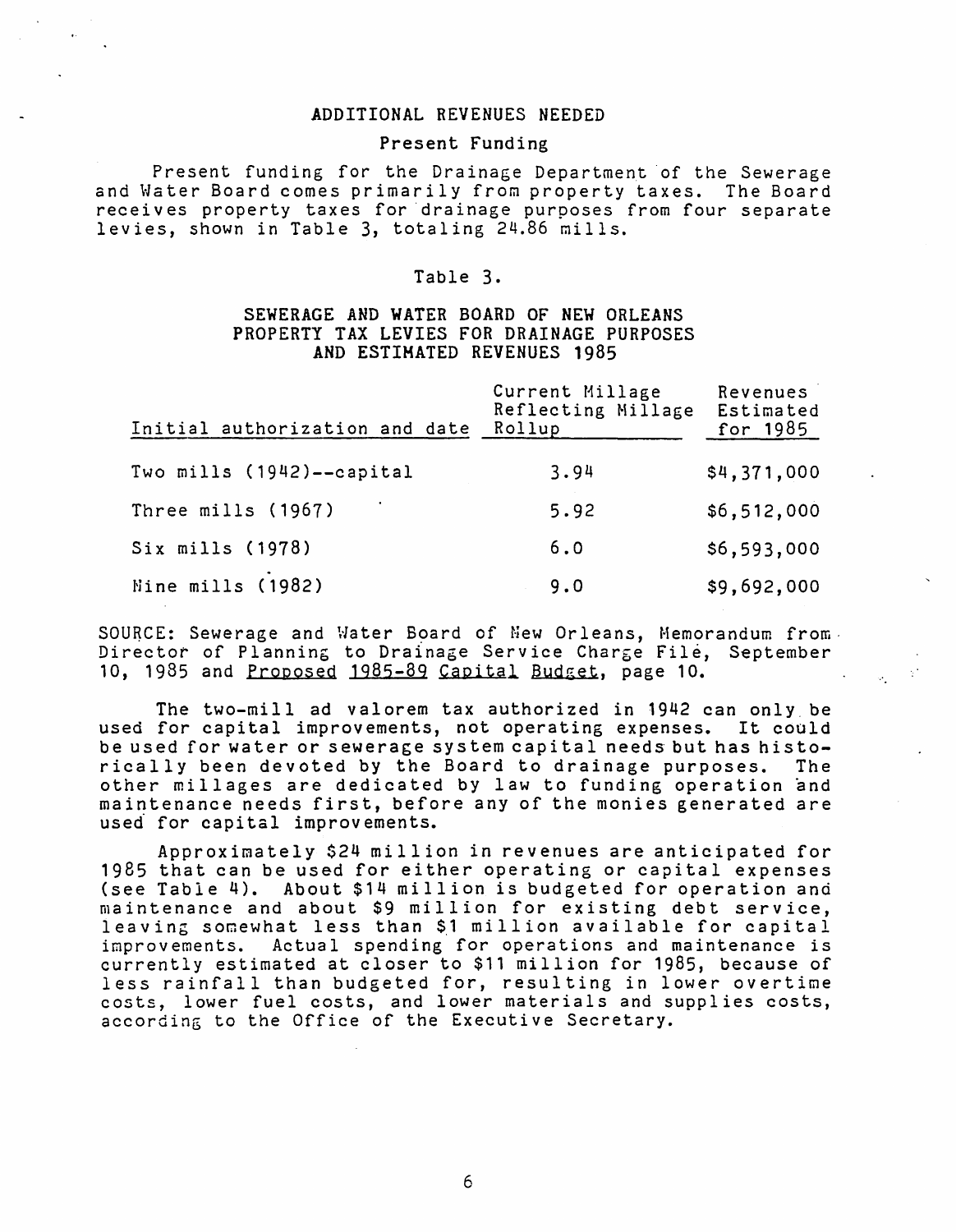## Table 4.

## SEWERAGE AND WATER BOARD OF NEW ORLEANS DRAINAGE DEPARTMENT ESTIMATED OPERATING REVENUES FOR 1985, BY SOURCE

| Source                                         | Amount      |
|------------------------------------------------|-------------|
| 5.92 mill ad valorem tax                       | \$6,512,000 |
| 5.92 mill state revenue                        | 730,000     |
| Six mill ad valorem tax                        | 6,593,000   |
| Nine mill ad valorem tax                       | 9,692,000   |
| Plumbing inspection and license fees           | 114,000     |
| Sanitation collection fees and<br>other income | 473,000     |

Total \$24,114,000

SOURCE: Sewerage and Water Board of New Orleans, Proposed 1985-89 Capital Budget, page 10.

As indicated in Table 5, the millage available for only capital purposes is expected to generate about \$4.4 million in 1985 (\$3.2 million available after debt service). Additional revenues available for capital purposes in 1985 are shown in Table 5.  $\frac{1}{2}$  ).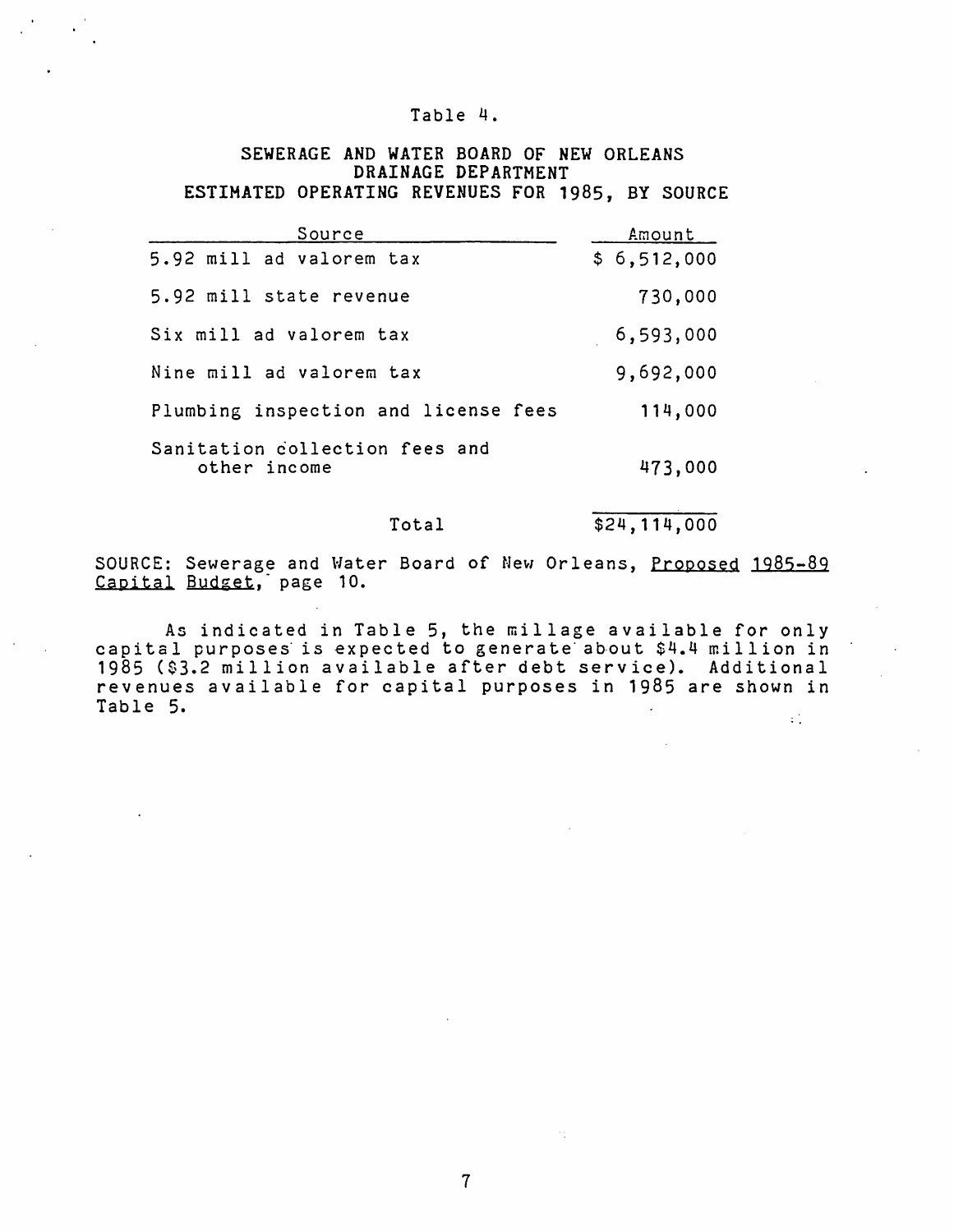#### Table 5.

## SEWERAGE AND WATER BOARD OF NEW ORLEANS DRAINAGE DEPARTMENT ESTIMATED REVENUES AVAILABLE FOR CAPITAL PROGRAM, 1985

| Source                                                                       | Amount        |
|------------------------------------------------------------------------------|---------------|
| Net operating revenues from current year                                     | \$<br>804,100 |
| 3.94 mill ad valorem tax for capital<br>improvement purposes only--net after |               |
| debt service                                                                 | 3,187,600     |
| 3.94 mill state revenue sharing                                              | 480,000       |
| Interest earned                                                              | 6,430,200     |
| Participation by others*                                                     | 25,413,000    |
| New balance from prior year**                                                | 51,000,000    |

### Total

\$87,312,900

 $\mathcal{L}^{\text{max}}_{\text{max}}$ 

\*Sources include the City of New Orleans, Jefferson Parish, the Orleans Levee Board, State Capital Outlay, State Department of Public Works. These items are separated out in the S&WB budget because if the funds anticipated are not received, the projects to which they are allocated do not go forward, according to the Office of the Executive Director.

\*\*Any unused operating revenues remaining at the end of the year are rolled over to be used for capital improvements.

SOURCE: Sewerage and Water Board of New Orleans, Proposed 1985- 89 Capital Budget p. 11.

Projected revenues for 1985-89, both those dedicated first to operating expenses and those available for capital improvements, are shown in Table 6. Examination of this table reveals that even without the drainage improvements embodied in the Master Plan, there is a shortfall for drainage capital needs beginning in 1986. The projected shortfall, without the recommended major improvements, approaches \$37 million for 1986 and reaches a cumulative total of \$104 million by 1989.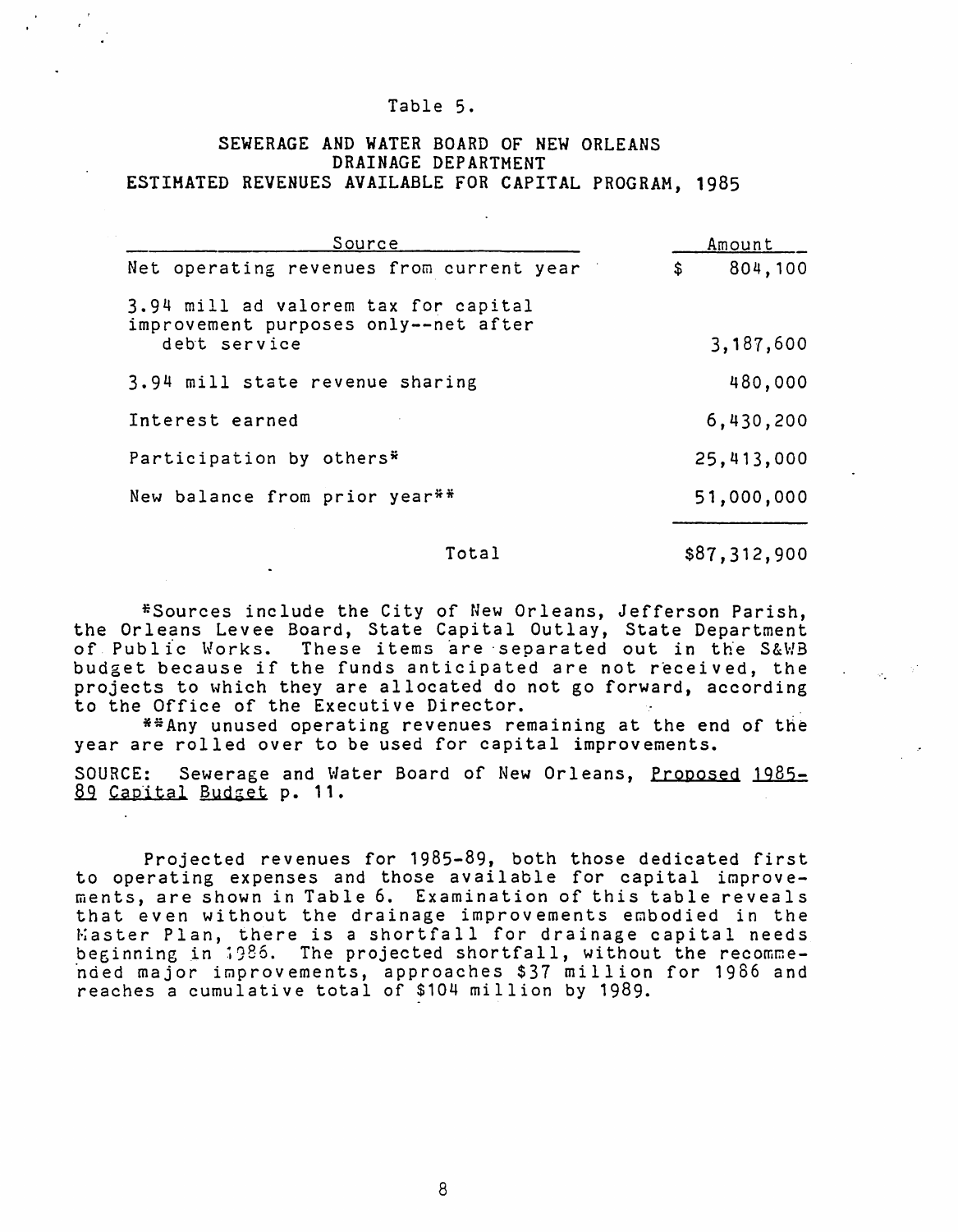#### Proposed Method of Funding

In order to cover essential projects planned for the later years of the existing capital improvement program for drainage and to fund the new improvements designed to offer additional flood protection, the Sewerage and Water Board is proposing the levying of a drainage service charge based on the Board's cost of providing drainage service.

After considering and discarding various other funding alternatives, the Sewerage and Water Board commissioned its longtime engineering and financial consultants, Black & Veatch, to develop a rate structure for a drainage service charge.

The Black & Veatch drainage service charge study represents a careful attempt to develop a service charge based on the amount of drainage required by properties, depending on the burden their size, use, and imperviousness to stormwater runoff place on the drainage system.

The rate schedule was developed through the use of a sample of approximately 9000 properties prepared by the Sanborn Map Company. The properties were classified into various use catego-<br>ries. Then a rate structure was developed based on (1) area. (2) Then a rate structure was developed based on (1) area, (2) land use, (3) development density, (4) amount of stormwater runoff, and (5) the level of drainage service provided in the area by the Sewerage and Water Board.

Black & Veatch operated under certain guidelines established by the Board:

( 1) that the drainage service. charge be imposed on 1 y on those lands within the leveed area drained by the sewerage and Water Board,

(2) that allowance be made for. those partially drained areas under minimal pumping with limited :or no subsurface drainage,

(3) that the rates be designed to recover the costs required to provide drainage service for various classifica- . tions of property,

(4) that the charge be based on the runoff and area of each parcel, and

(5) that land use classifications reflect the highest use if more than one class of land use is present on the same parcel.

(Letter Black & Veatch to Harold R. Katner, March 2, 1985, p. 2)

In order to take into account the fact that certain property surfaces can hold more water--and thus have less runoff--than others (i.e., that grassy areas hold more water and have slower runoff than do parking lots), Black & Veatch estimated runoff coefficients for various classifications of property. These coefficients reflect the percentage of rainfall which must be handled by the drainage system. A coefficient of .55 for an area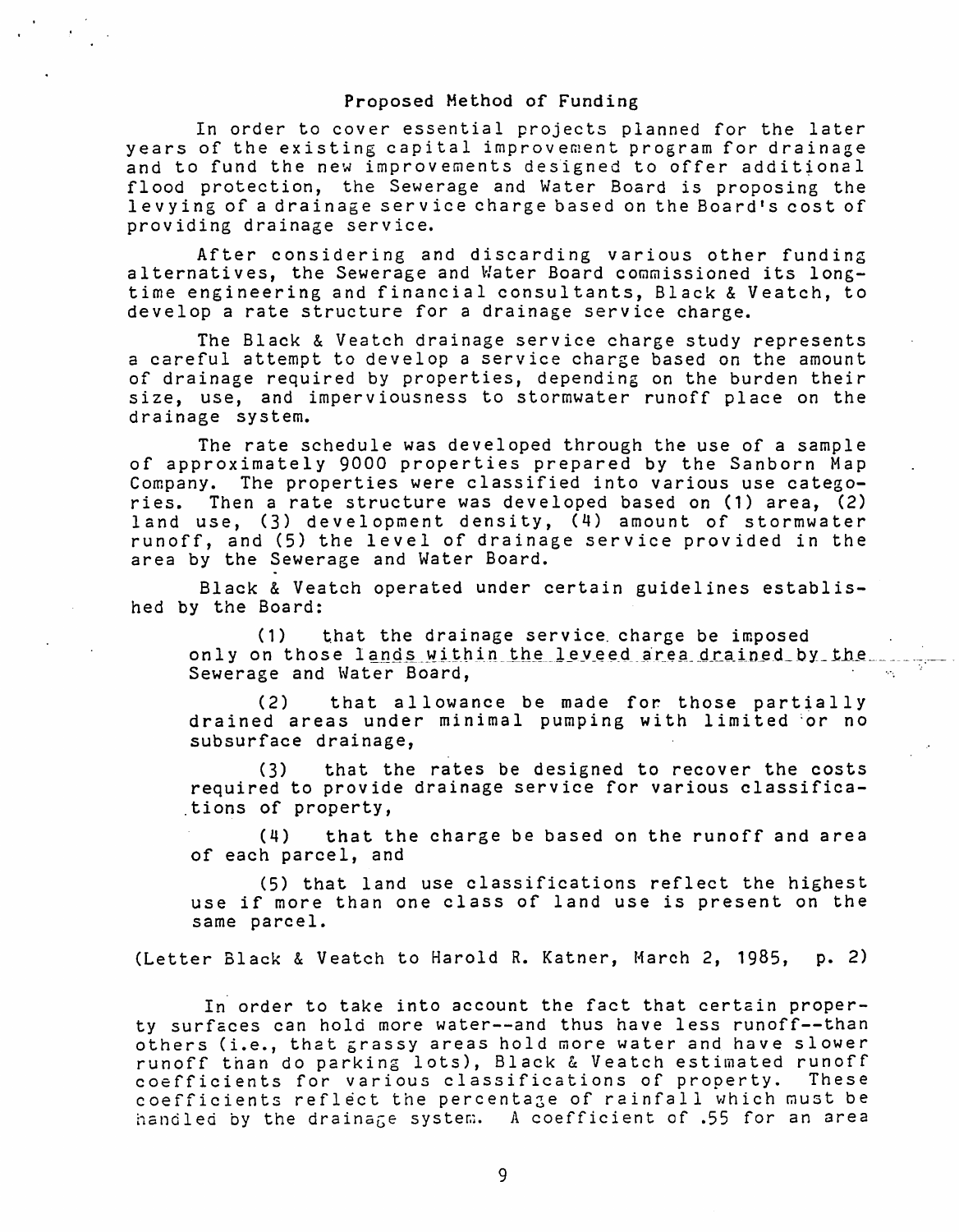means that 55 percent of the rainfall that falls on that area must be handled through the drainage system. The runoff coefficients estimated by Black & Veatch were applied in order to determine what proportion of drainage-system costs should be charged against the various classes of property.

The rate schedule developed by Black & Veatch, shown in Table 7, is designed to generate approximately \$20 million per year.

## Table 7.

## SEWERAGE AND WATER BOARD OF NEW ORLEANS RATE SCHEDULE FOR PROPOSED DRAINAGE SERVICE CHARGE August. 1985

Monthly Rate per 1,000 Square Feet of Land

| Type of Property                                                                                                         | Drained                          | Partially<br>Drained               | Exempt                              |
|--------------------------------------------------------------------------------------------------------------------------|----------------------------------|------------------------------------|-------------------------------------|
| Vacant land<br>Parks (except those owned by the City)<br>Single Family Residences<br>Two-Family Residences, Churches and | 50 cents<br>60 cents<br>90 cents | $10$ cents<br>10 cents<br>20 cents | No Charge<br>No Charge<br>No Charge |
| Schools<br>Multi-Family Residences<br>All Other Property                                                                 | \$1.10<br>\$1.15<br>\$1.30       | 20 cents<br>20 cents<br>30 cents   | No Charge<br>No Charge<br>No Charge |

SOURCE: Sewerage and Water Board of New Orleans, "Drainage in New Orleans: The System, the Challenge, the Needs," (August 1985).

Classes of property exempt from the charge are:

property owned by the City of New Orleans or the Sewerage and Water Board

property owned by the Orleans Parish School Board and used by the City of New Orleans for recreational or other City purposes

privately-owned property on which there is a ·drainage servitude and for which there is no other use.

Large undeveloped tracts of land will be charged at the rate for "partially drained" lands if: the land is 100 acres or more; previous or present landowners have contributed to drainage canals or pumping stations under the Sewerage and Water Board's Developers Contribution Program; and the land has sufficient surface land and ponding so that runoff does not rapidly enter the drainage system.

Property of one acre or more with different uses thereon will be considered for dual classification if the owner submits a survey by a registered surveyor or engineer showing the actual uses. Separate rates will then be assigned to the different areas of use.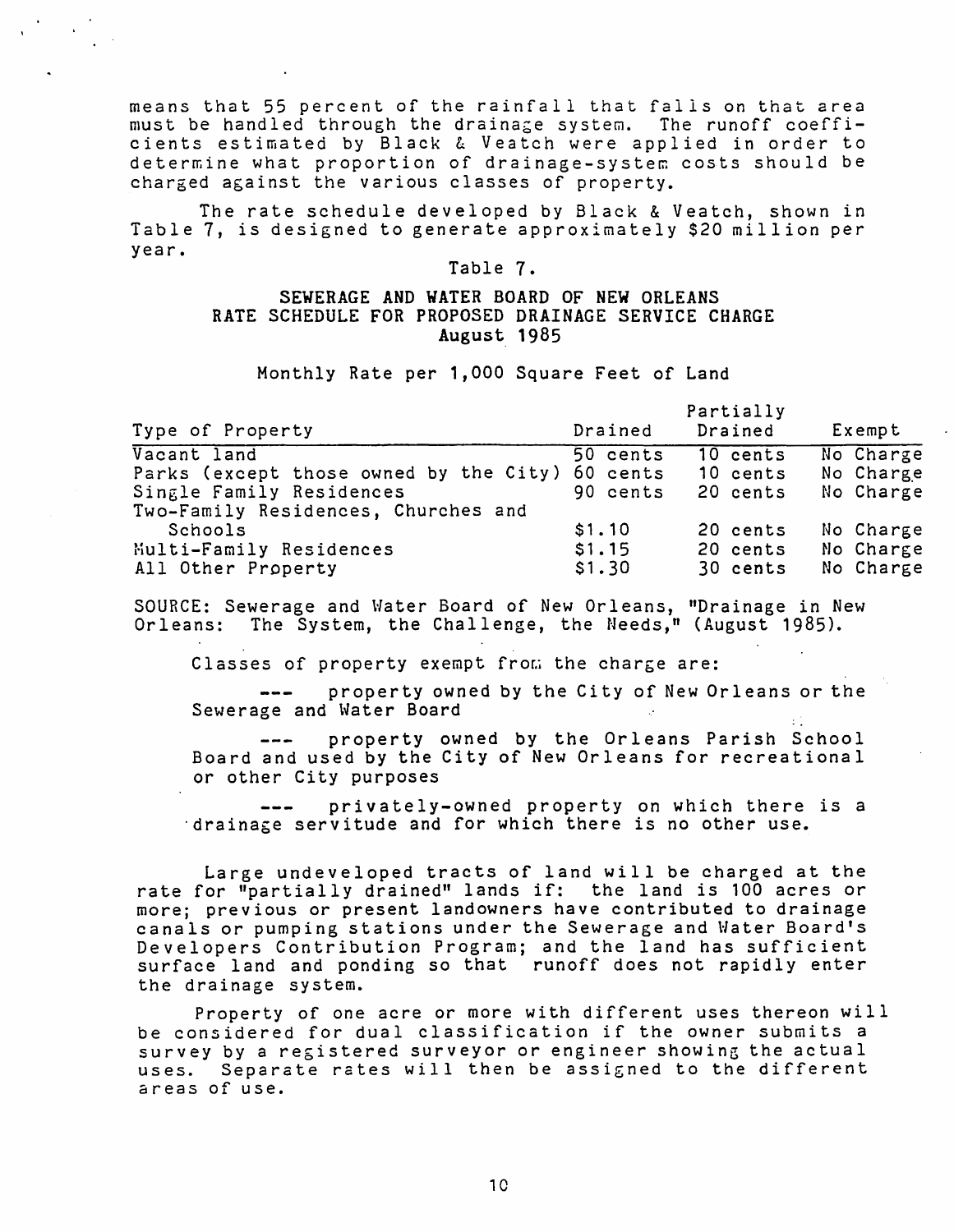The Sewerage and Water Board will collect only 25 percent of the scheduled charge from low-income elderly residents. These persons must file an application for the reduction and show that they are 65 years of age or older and had a gross income of \$10,000 or less during the prior calendar year.

It is estimated that residential property owners will pay 42 percent of the total revenues derived from the charge, commercial owners will pay 17 percent, and industrial property owners 9<br>percent. The remaining 32 percent is expected to come from The remaining 32 percent is expected to come from institutions, public utilities, and the owners of undeveloped land within the levees.

#### Funding Methods Rejected

Four other methods of financing the proposed improvements were considered by the Sewerage and Water Board: a flat charge, a charge based on water usage, a charge based on land value, and increased millage.

The flat charge was rejected as bearing no relation to the cost of drainage service; moreover, the perceived inequities of a cost of drainage service, moreover, the percerved inequities of a<br>flat charge applied to properties of quite different sizes was expected to provoke a great deal of opposition.

A charge based on water usage was also rejected as bearing no relationship to the cost of the service being provided. The water system is entirely separate physically and mechanically from the drainage system.

A charge based on percentage of land value also would have no relation to the cost of the service provided. Given two lots of the same size and requiring the same amount of drainage, but in different locations and having quite different valuations, the drainage charge could be quite different for two lots for which the drainage costs were the same.

A property tax increase was rejected because given the numerous exemptions from the tax, the rate would have to have been set at between 50 and 60 mills--too much of an increase--and would have been paid primarily by businesses, wealthy homeowners and renters.

### The Proposition on the Ballot

The proposition pertaining to the Sewerage and Water Board's proposal for a drainage charge is Proposition #2 on the October 19 ballot. It will read as follows:

Shall the Schedule of Drainage Service Charge Rates adopted by the Sewerage and Water Board of New Orleans ("the Board"), be imposed upon users of the drainage system and the same be collected from all persons who use the drainage system within the leveed areas of the jurisdiction of the Board; said charges to be used for  $(1)$  the cost of construction improvements, extensions, betterments and repairs to the drainage system, excluding street subsurface drainage systems and their appurtenances; (2) for the operation and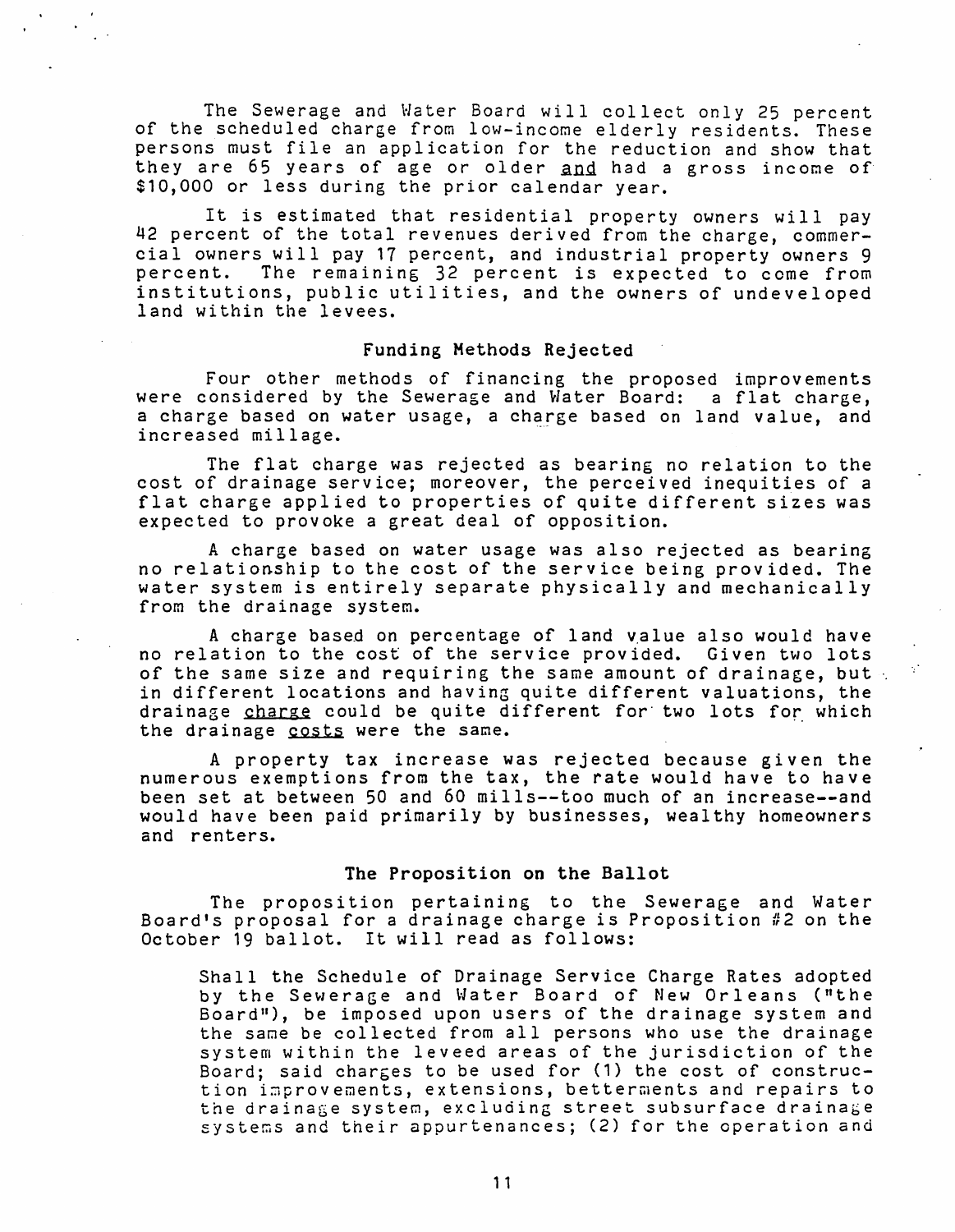# Table 6. SEWERAGE AND WATER BOARD OF NEW ORLEANS<br>ESTIMATED REVENUE AVAILABLE FOR 1985-1989 CAPITAL PROGRAM

 $\alpha = 1$ 

 $\cdot$ 

|  | OPERATING REVENUE                                                                                                                                                                                                  | 1985                                                                 | 1986                                                                 | 1987                                                                  | 1988                                                                  | 1989                                                                        | TOTAL                                                                       |
|--|--------------------------------------------------------------------------------------------------------------------------------------------------------------------------------------------------------------------|----------------------------------------------------------------------|----------------------------------------------------------------------|-----------------------------------------------------------------------|-----------------------------------------------------------------------|-----------------------------------------------------------------------------|-----------------------------------------------------------------------------|
|  | 5.92 Mill Ad Valorem Tax Revenue<br>5.92 Mill State Revenue Sharing<br>Six Mill Ad Valorem Tax Revenue<br>Nine Mill Ad Valorem Tax Revenue<br>Plumbing Inspection & License Fees<br>Sanitation Collection Fees and | 6,512,000<br>730,000<br>6,593,000<br>9,692,000<br>114,000<br>473,000 | 6,707,000<br>730,000<br>6,791,000<br>9,983,000<br>114,000<br>473.000 | 6,908,000<br>730,000<br>6,995,000<br>10,283,000<br>114,000<br>473.000 | 7,115,000<br>730,000<br>7,205,000<br>10,591,000<br>114,000<br>473,000 | 7,328,000<br>\$<br>730,000<br>7,421,000<br>10,909,000<br>114,000<br>473.000 | 34,570,000<br>3,650,000<br>35,005,000<br>51,458,000<br>570,000<br>2.365.000 |
|  | Other Income<br>Total Operating Revenue                                                                                                                                                                            | 24, 114, 000                                                         | 24,798,000                                                           | 25,503,000                                                            | 26,228,000                                                            | 26,975,000                                                                  | 127,618,000                                                                 |
|  | Operation & Maint. Exp.<br>Less:<br>Debt Service - existing<br>Less:<br>Proposed Debt Service<br>Less:                                                                                                             | 14,084,500<br>9,225,400<br>$-0-$                                     | 12,002,900<br>9,208,300<br>-0-                                       | 13,887,500<br>9,202,900<br>2,011,500                                  | 16, 120, 100<br>9,215,300<br>2,340,200                                | 18,538,000<br>9,204,800<br>2,808,600                                        | 74,633,000<br>46,056,700<br>7,160,300                                       |
|  | Reserve Prepayment for Debt<br>Less:<br>Service                                                                                                                                                                    | -0-                                                                  | -0-                                                                  | 923.200                                                               | -0-                                                                   | --0-                                                                        | 923,200                                                                     |
|  | <b>IET OPERATING REVENUE</b>                                                                                                                                                                                       | 804,100                                                              | 3,586,800                                                            | (522, 100)                                                            | (1, 447, 600)                                                         | (3, 576, 400)                                                               | (1, 155, 200)                                                               |
|  | Interest Earned<br>Plus:<br>Other Revenue<br>Plus:                                                                                                                                                                 | 6,430,200                                                            | 3,364,100                                                            | 1,129,400                                                             | 1,520,200                                                             | 1,520,200                                                                   | 13,964,100                                                                  |
|  | 3.94 Mill Ad Valorem Tax<br>Less: Debt Service<br>Net 3.94 Mill Revenue<br>3.94 Mill State Revenue Sharing                                                                                                         | 4,371,000<br>1.183.400<br>3,187,600<br>480,000                       | 4,502,000<br>1.065.400<br>3,436,600<br>480,000                       | 4,637,000<br>1.064.900<br>3,572,100<br>480,000                        | 4,776,000<br>872.300<br>3,903,700<br>480,000                          | 4,841,000<br>879.200<br>3,961,800<br>480,000                                | 23,127,000<br>065.200 ن<br>18,061,800<br>2,400,000                          |
|  | Participation by Others<br>Plus:<br>Sale of 3, 6 and 9 Mill<br>Plus:                                                                                                                                               | 25,413,000                                                           | 8,609,000                                                            | 5,000,000                                                             |                                                                       |                                                                             | 39,022,000                                                                  |
|  | Tax Bonds<br>Het Balance from Prior Year<br>Plus:                                                                                                                                                                  | $-0-$<br>51.000.000                                                  | -0-<br><u>5,273,900</u>                                              | 15,300,000<br>(36.704.600)                                            | 2,500,000<br>(44,725,200)                                             | 2,900,000<br>(73, 335, 400)                                                 | 20,700,000<br>51,000,000                                                    |
|  | TOTAL FUNDS AVAILABLE FOR CAPITAL                                                                                                                                                                                  | 87, 314, 900                                                         | 24,750,400                                                           | (11, 745, 200)                                                        | (37, 768, 900)                                                        | (68, 049, 800)                                                              | 143,992,700                                                                 |
|  | CAPITAL PROGRAM                                                                                                                                                                                                    | 82.041.000                                                           | 61.455.000                                                           | 32,980,000                                                            | 35.566.500                                                            | 15,945,500                                                                  | 247.988.000                                                                 |
|  | <b>BALANCE FORWARDED</b>                                                                                                                                                                                           | 5,273,900                                                            | \$(36,704,600)                                                       | \$(44.725.200)                                                        |                                                                       | \$(73,335,400) \$(103,995,300)                                              | <u> 2(103, 995, 300)</u>                                                    |

 $\mathbb{R}^2$ 

SOURCE: Sewerage and Water Board of New Orleans, Proposed 1985-89 Capital Budget, December 12, 1984.

 $\mathcal{L}_{\mathbf{a}}$ 

 $\sim$ 

÷.

 $7 - 11$ 

 $\bar{z}$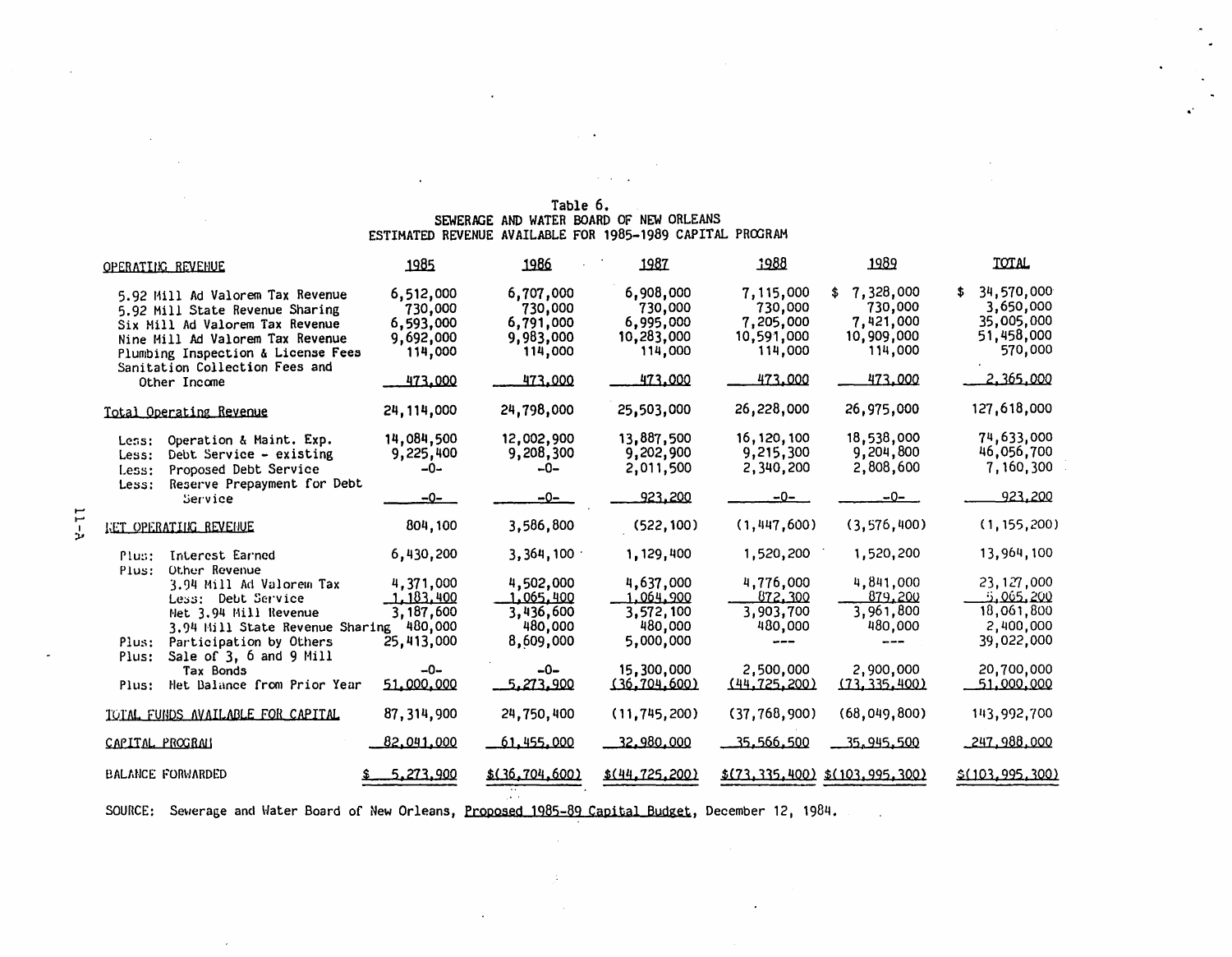maintenance of the drainage system of the City of New Orleans; (3) for the construction of the said system; (4) for the establishment of a replacement fund; and (5) for the payment of the interest on and the principal of any drainage service revenue bonds which the Board may issue pursuant to the provisions of Section 90.17 of Title 38 of the Louisiana Revised Statutes of 1950, including payments required to be made into sinking funds and debt service reserve funds; said Schedule of Drainage Service Charge Rates to become effective on a date selected by the Sewerage and Water Board of New Orleans after approval by the electors, and which Schedule of Drainage Service Charge Rates is to be as follows:

# DRAINAGE SERVICE CHARGE RATES FOR \$20 MILLION ANNUAL REVENUE

|                          |                 | Cost per Month Cost per Month for each              |
|--------------------------|-----------------|-----------------------------------------------------|
|                          |                 | for each $1,000$ sq. ft. $1,000$ sq. ft. of         |
| Classification           | of Drained Area | Partially Drained Area                              |
|                          |                 |                                                     |
| Single Family Residence  | \$0.90          | \$0.20                                              |
| Two Family Residence     | 1.10            | 0.20                                                |
| Multi-Family Residence   | 1.15            | 0.20                                                |
| Commercial               | 1.30            | 0.20                                                |
| Industrial               | 1.30            | 0.30                                                |
| Institutional            |                 |                                                     |
| Church                   | 1.10            | 0.20                                                |
| Government               | 1.30            | 0.30                                                |
| Hospital                 | 1.30            | 0.30                                                |
| Levee Board              | 1.30            | 0.30<br>$\Delta \mathbf{r}$ and $\Delta \mathbf{r}$ |
| <b>Parks</b>             | 0.60            | 0.10                                                |
| Port of N.O.             | 1.30            | 0.30                                                |
| Schools                  | 1.10            | 0.20                                                |
| Other                    | 1.30            | 0.30                                                |
| Public Facilities-City & |                 |                                                     |
| Sewerage and Water Board | $-0-$           | $-0-$                                               |
| Vacant Land              | 0.50            | 0.10                                                |
| Vacant Land With Parking | 1.30            | 0.30                                                |
| Public Utilities         | 1.30            | 0.30                                                |
| Other                    | 1.30            | 0.30                                                |

#### SHOULD THE PROPOSITION BE APPROVED?

A decision to approve or reject the proposition should be based on a judgment on whether improvements to the drainage system are needed, whether the improvements proposed are the ones most needed, whether additional revenues are needed by the Drai nage Department of the Sewerage and Water Board in order to fund any needed improvements, whether the proposed funding method is any needed improvements, whether the pre-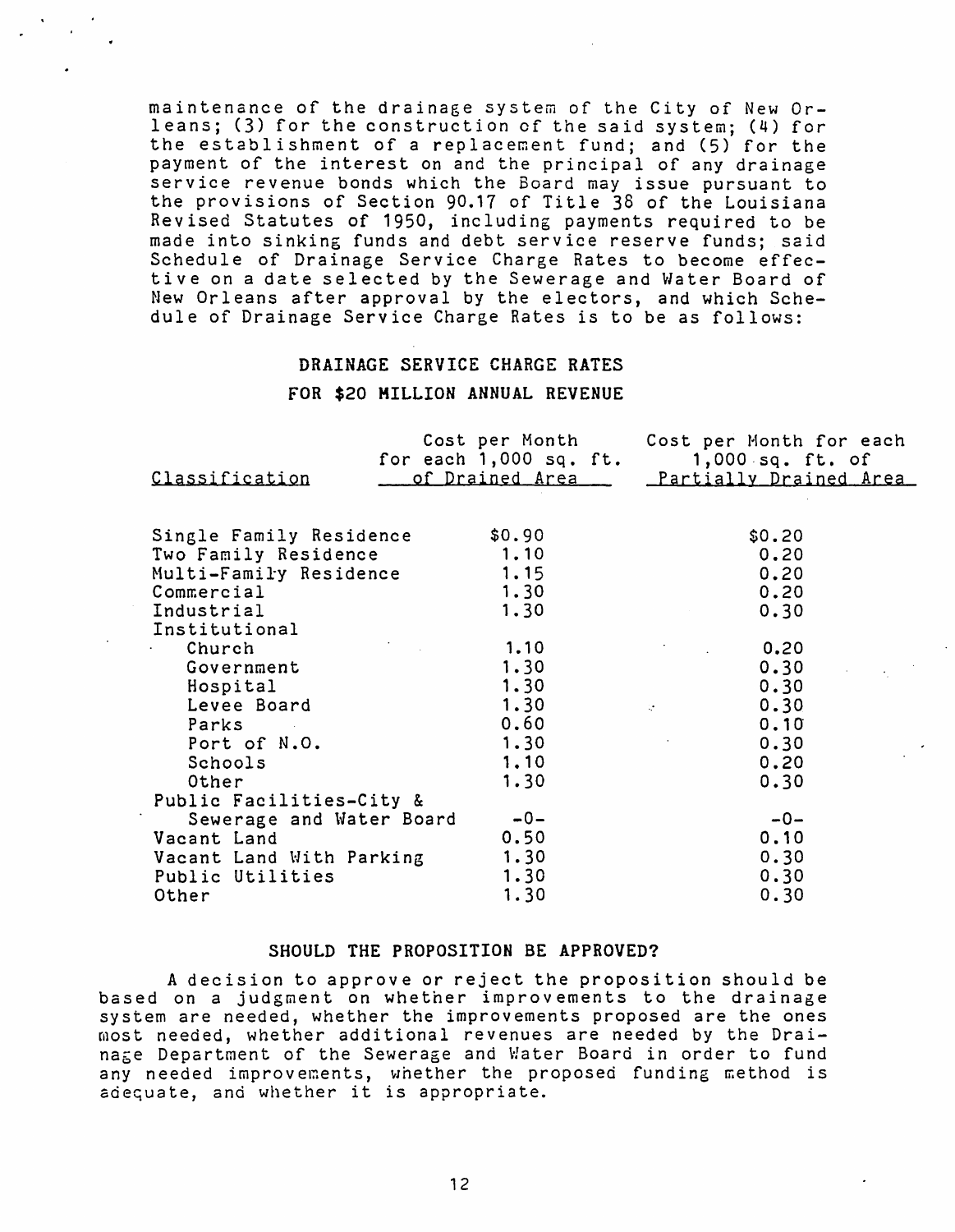#### COMMENT

The Sewerage and Water Board and citizens of New Orleans alike had already determined that improvements to the drainage system were needed by the time the Haster Plan for Orleans Parish Drainaze Improvements was commissioned. The proposed plan for and their financing improvements was developed in a manner that appears to be sound technically and that certainly. provided adequate opportunity for review by interested parties. Review of recent reports of Sewerage and Water Board operations indicates that additional funds are needed if existing capital improvement plans are not to be curtailed, let alone additional improvements<br>undertaken. The proposed improvements are expected to be finan-The proposed improvements are expected to be financed directly by the proceeds of the charge; no issuance of bonds to be funded by the proposed charge is anticipated at the present time.

A drainage service charge that will recover from properties in the city an apportioned share of the cost of providing drainage to those properties is an appropriate method of funding, particularly since allowances are made for the low-income elder-<br>ly. The service charge is, moreover, an ingenious way of recove-The service charge is, moreover, an ingenious way of recovering revenues from properties that would escape the Sewerage and Water Board's traditional method of funding drainage needs, the exemption-riddled property tax. In an environment in which the volume of property-related demands on government bears little relation to the volume of property taxes collected, the appropriateness of the Sewerage and Water Board's current approach is difficult to challenge.

 $\pm$  1.